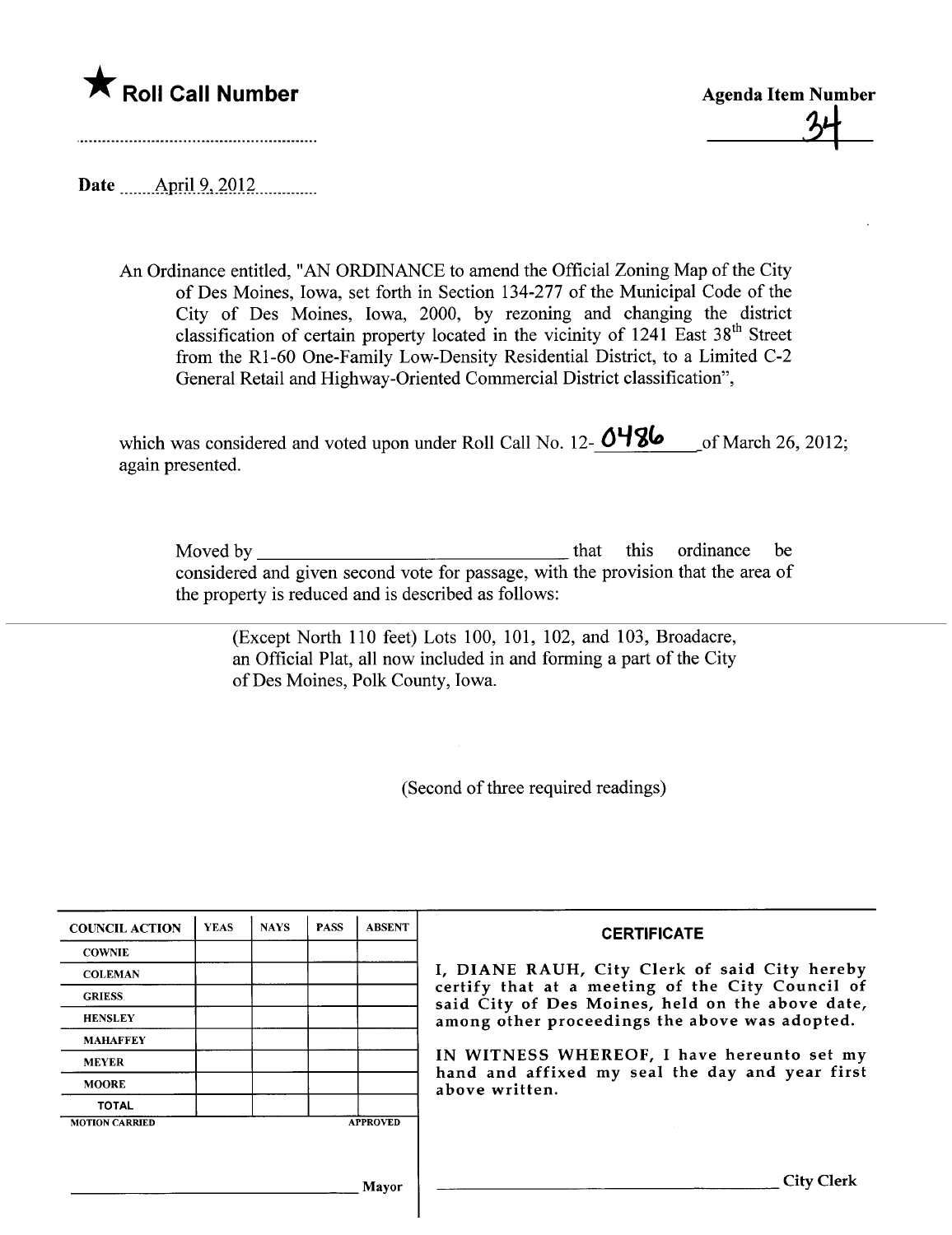## ORDINANCE NO.

34

AN ORDINANCE to amend the Official Zoning Map of the City of Des Moines, Iowa, set forth in Section 134-277 of the Municipal Code of the City of Des Moines, Iowa, 2000, by rezoning and changing the district classification of certain property located in the vicinity of  $1241$  East  $38<sup>th</sup>$  Street from the R1-60 One-Family Low-Density Residential District to Limited C-2 General Retail and Highway-Oriented Commercial District classification.

Be It Ordained by the City Council of the City of Des Moines, Iowa:

Section 1. That the Official Zoning Map of the City of Des Moines, Iowa, set forth in

Section 134-277 of the Municipal Code of the City of Des Moines, Iowa, 2000, be and the same

is hereby amended by rezoning and changing the district classification of certain property located

in the vicinity of 1241 East  $38<sup>th</sup>$  Street, more fully described as follows, from the R1-60 One-

Family Low-Density Residential District to Limited C-2 General Retail and Highway-Oriented

Commercial District classification:

(Except North 110 feet) Lots 100, 101, 102, and 103, Broadacre, an Official Plat, all now included in and forming a part of the City of Des Moines, Polk County, Iowa.

Section 2. That this ordinance and the zoning granted by the terms hereof are subject to

the following imposed additional conditions which have been agreed to and accepted by

execution of an Acceptance of Rezonig Ordinance by all owners of said property and are

binding upon the owners and their successors, heirs, and assigns as follows:

- A. Only the uses of structures or land listed below shall be permitted upon the Property:
	- 1. Any use allowed in the RI-60 One-Family Low-Density Residential District.
	- 2. Mini-warehouse self-storage complex.
- B. If the Property is developed for use as a mini-warehouse self-storage complex, then such development shall comply with the following additional requirements:
	- 1. Access shall be provided from an internal drive approach from the existing facility to the south and not from East 38<sup>th</sup> Street.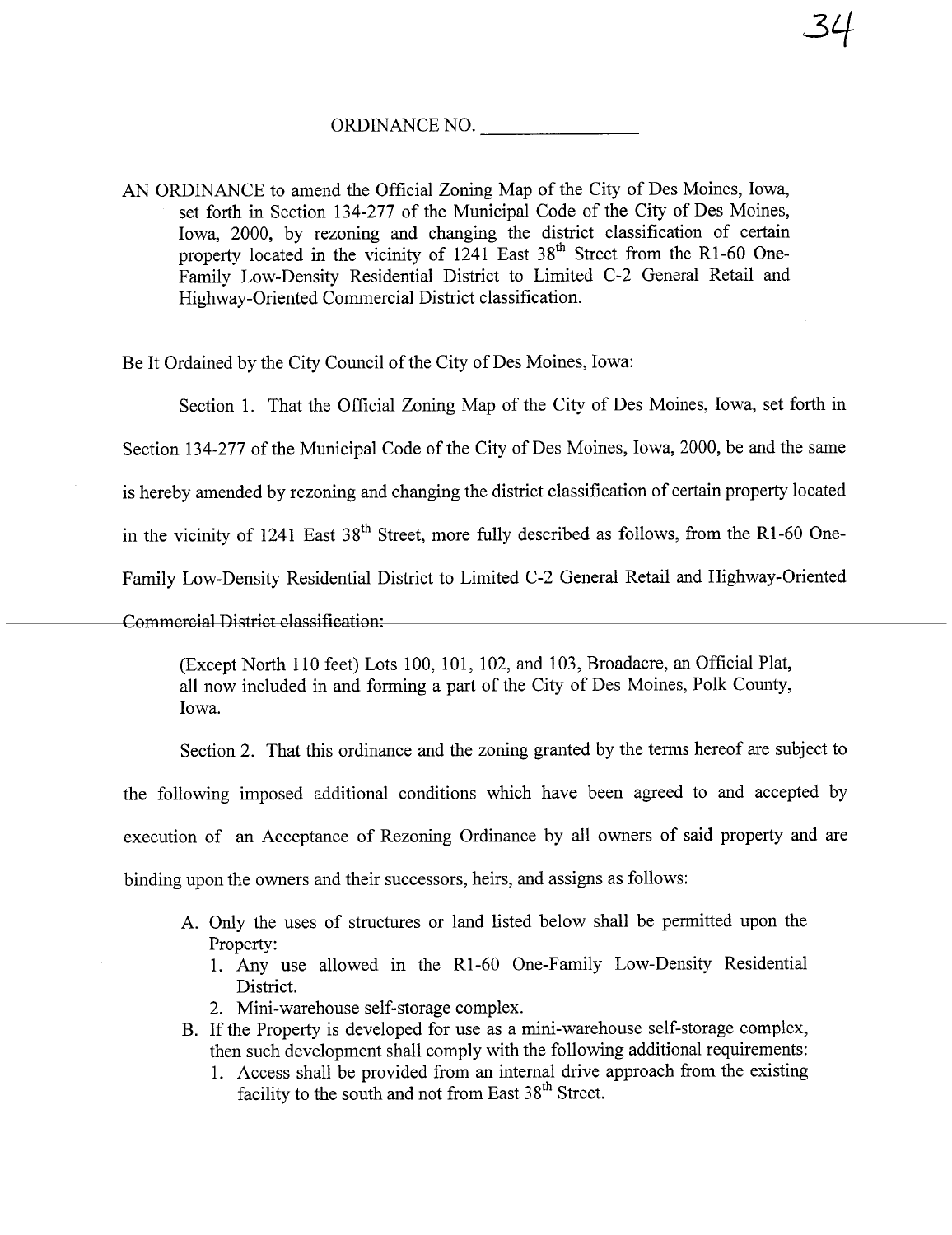- 2. The side of any building upon the Property facing East  $38<sup>th</sup>$  Street shall be in earth tone colors.
- 3. No storage units within the westernost building on the site shall be constructed with doors facing East 38<sup>th</sup> Street.
- 4. No storage units within the easternost building on the site shall have doors facing the east property line.
- 5. All exterior lighting fixtues shall be shielded so as not to iluminate into surrounding residentially-zoned properties.
- 6. Any signage upon the Property shall comply with the C-L Neighborhood Retail Commercial District Regulations. No off-premises advertising signs shall be located upon the Property.
- 7. Any fencing along East  $38<sup>th</sup>$  Street shall be of wrought iron or tubular steel construction painted earth tones or black to complement the buildings, with masonry pillars.
- 8. A minimum 25-foot foot wide setback shall be maintained along the eastern and western boundaries of the Property. The setback area shall be landscaped in accordance with a plan approved by the Planning Administrator.
- 9. A minimum 10-foot wide setback shall be maintained along the northern boundary of any development. The setback area shall be landscaped in accordance with a plan approved by the Planning Administrator.
- 10. The hours of operation shall be limited to 6:00 AM to 10:00 PM.
- 11. No surface water detention shall be released onto any adjoining residential property
- 12. No permit for construction shall be issued until such time that all zoning violations for the existing mini-warehouse use at 3800 East University Avenue have been remedied.
- 13. No permit for construction shall be issued until such time that the entire site and the 100-foot wide area adjacent to the north have been graded to the satisfaction of the Engineering staff of the Permit and Development Center in accordance with a grading permit and soil erosion control plan.
- 14. Release the easement on Robert Anderson's property at  $1232 \text{ E}$ .  $40^{\text{th}}$  Street.
- 15. The four lots on Mahaska Avenue be 110 feet deep from north to south.
- 16. If there is a retaining wall between the storage units and the lots on Mahaska Avenue, it should not be more than four feet in elevation.
- 17. The four parcels on Mahaska Avenue be graded so they are buildable.
- 18. That all seven pages of the "Staff Report and Recommendation" be par of the record and be included as requirements for the approval of this zoning change.

Section 3. This ordinance shall be in full force and effect from and after its passage and

publication as provided by law.